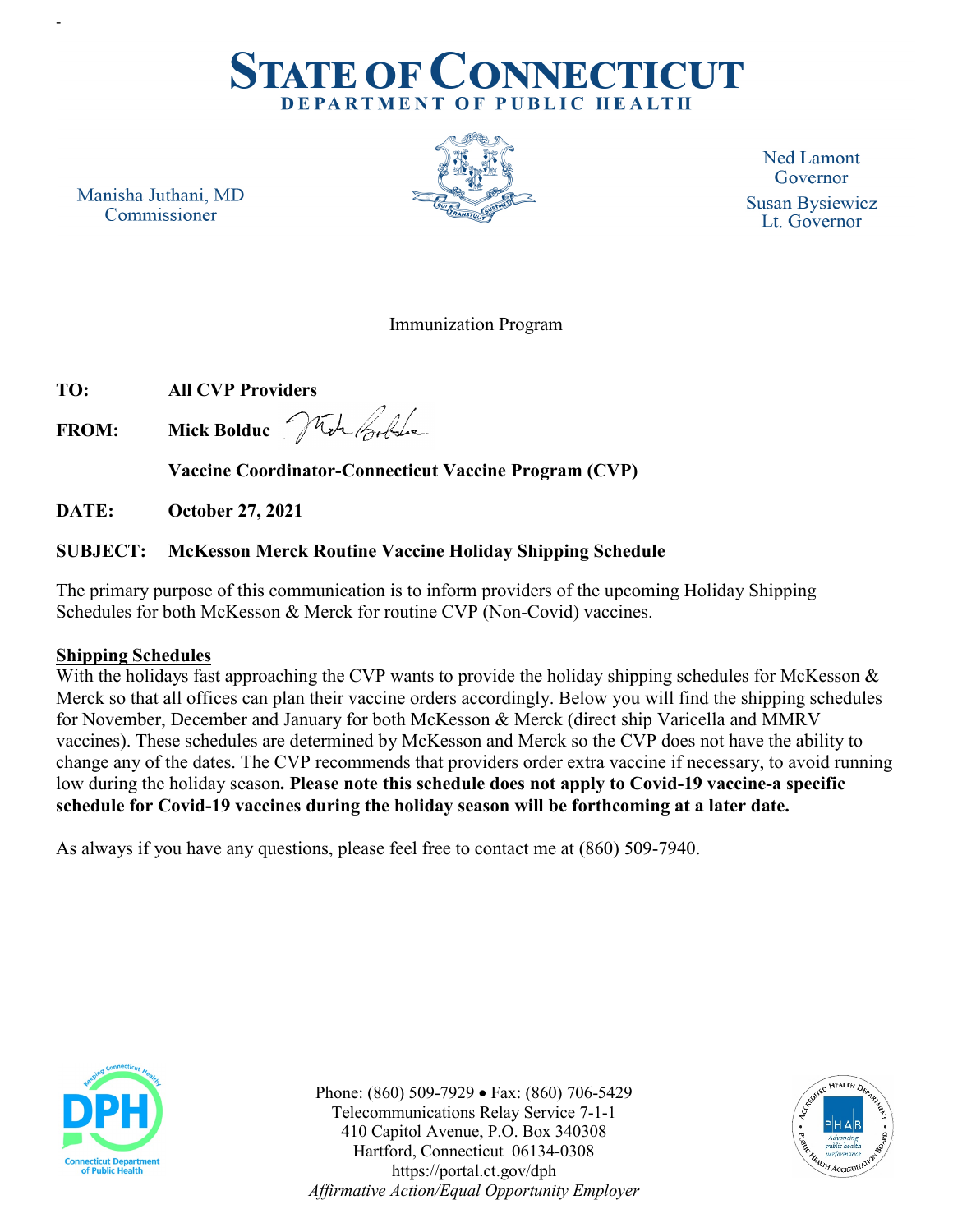The 2021-2022 VFC/317 & Flu Vaccine Holiday Shipping Calendar address both McKesson and Merck Direct Ship. **This shipping calendar is for VFC/317 & Flu vaccines only. It does not apply to COVID-19 vaccine shipments.** 

| $\sim$ November 2021 $\sim$ |                                                                                                |                               |                                                                                                                                                            |                                                                                                                   |                                                                                                                  |            |
|-----------------------------|------------------------------------------------------------------------------------------------|-------------------------------|------------------------------------------------------------------------------------------------------------------------------------------------------------|-------------------------------------------------------------------------------------------------------------------|------------------------------------------------------------------------------------------------------------------|------------|
| <b>Sun</b>                  | <b>Mon</b>                                                                                     | <b>Tue</b>                    | <b>Wed</b>                                                                                                                                                 | <b>Thu</b>                                                                                                        | <b>Fri</b>                                                                                                       | <b>Sat</b> |
|                             |                                                                                                |                               | 3                                                                                                                                                          |                                                                                                                   | 5                                                                                                                | 6          |
|                             | <b>SHIPPING</b>                                                                                | <b>SHIPPING</b>               | <b>SHIPPING</b>                                                                                                                                            | <b>SHIPPING</b>                                                                                                   | <b>NO SHIPPING</b>                                                                                               |            |
| 17                          | 18                                                                                             | 9                             | $ 10\rangle$                                                                                                                                               | 11<br>Veteran's Day<br><b>CDC Closed</b><br>McKesson Open                                                         | 12                                                                                                               | 13         |
|                             | <b>SHIPPING</b>                                                                                | <b>SHIPPING</b>               | <b>SHIPPING</b>                                                                                                                                            | <b>SHIPPING</b>                                                                                                   | <b>NO SHIPPING</b>                                                                                               |            |
| 14                          | 15<br><b>SHIPPING</b>                                                                          | 16<br><b>SHIPPING</b>         | 17<br><b>Orders to McKesson</b><br>placed in VTrckS after<br>12:00pm (depot time), on<br>this date may not be<br>shipped until 11/29/21<br><b>SHIPPING</b> | 18<br><b>SHIPPING</b><br>Only orders received prior<br>to the cutoff of 11/17/21<br>will ship.                    | 19<br><b>NO SHIPPING</b>                                                                                         | 20         |
| $\mathbf{21}$               | 22<br><b>SHIPPING</b><br>Only orders received prior<br>to the cutoff of 11/17/21<br>will ship. | 23<br><b>LIMITED SHIPPING</b> | 24                                                                                                                                                         | 25 Thanksgiving<br><b>CDC Closed</b><br>A.<br><b>McKesson Closed</b><br><b>Merck Closed</b><br><b>NO SHIPPING</b> | 26<br>CDC Open<br>$\omega$<br><b>McKesson Closed</b><br>$\sim$<br><b>Merck Closed</b><br>÷<br><b>NO SHIPPING</b> | 27         |
|                             | No shipping outside of the<br>continental U.S.                                                 |                               | <b>NO SHIPPING</b>                                                                                                                                         |                                                                                                                   |                                                                                                                  |            |
| 28 Hanukkah Begins          | 29                                                                                             | 30                            |                                                                                                                                                            |                                                                                                                   |                                                                                                                  |            |
|                             | <b>SHIPPING</b>                                                                                | <b>SHIPPING</b>               |                                                                                                                                                            |                                                                                                                   |                                                                                                                  |            |

**SHIPPING** = Normal shipping expected for routine orders for McKesson and Merck

**LIMITED SHIPPING** = McKesson to ship Priority orders only

**NO SHIPPING** = No McKesson & Merck shipping expected for these days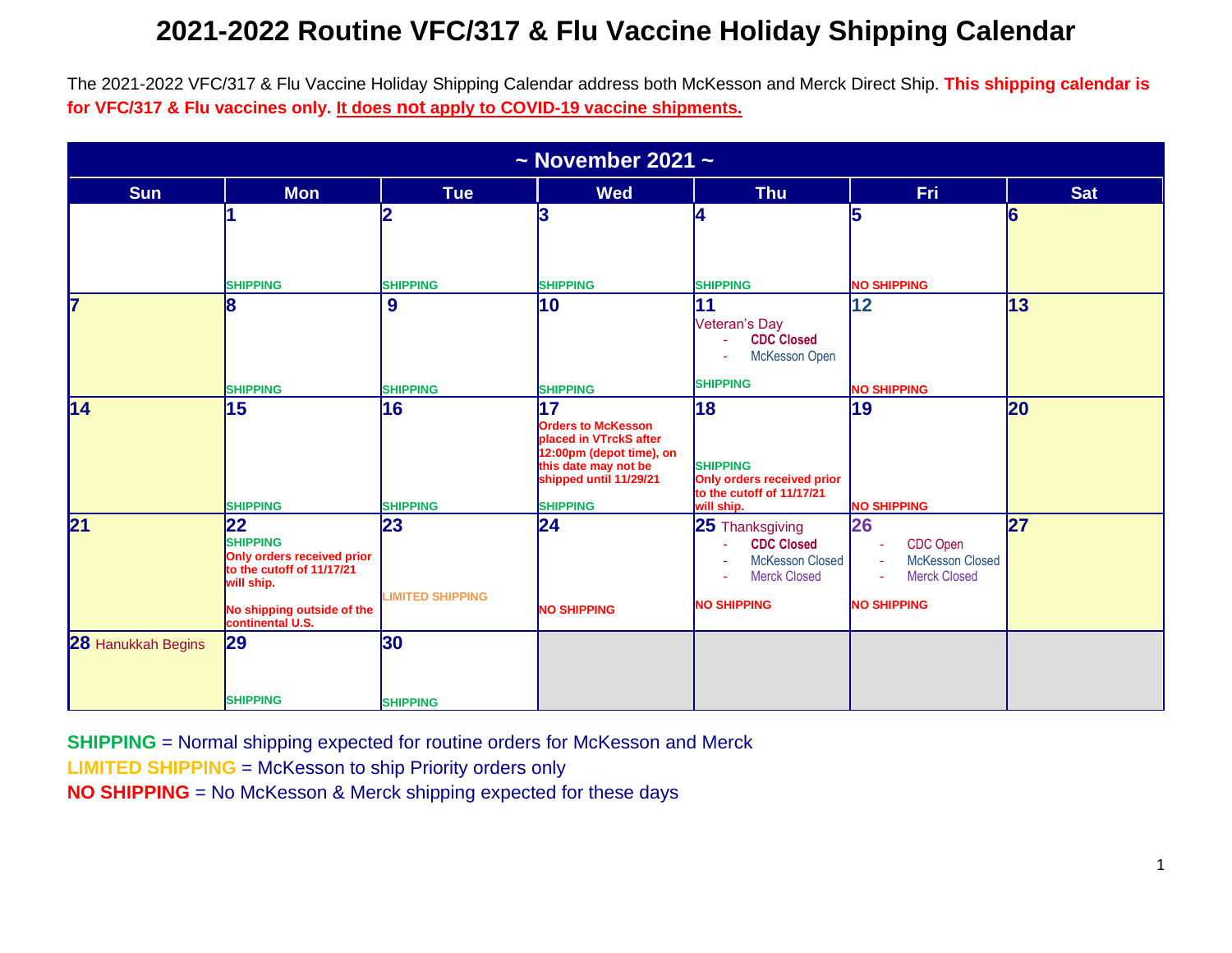The 2021-2022 VFC/317 & Flu Vaccine Holiday Shipping Calendar address both McKesson and Merck Direct Ship. **This shipping calendar is for VFC/317 & Flu vaccines only. It does not apply to COVID-19 vaccine shipments.** 

| $\sim$ December 2021 $\sim$ |                               |                                                                                                                                                                                                                                 |                                                                                                |                                                                                                |                                                                                                                                                  |            |
|-----------------------------|-------------------------------|---------------------------------------------------------------------------------------------------------------------------------------------------------------------------------------------------------------------------------|------------------------------------------------------------------------------------------------|------------------------------------------------------------------------------------------------|--------------------------------------------------------------------------------------------------------------------------------------------------|------------|
| <b>Sun</b>                  | <b>Mon</b>                    | <b>Tue</b>                                                                                                                                                                                                                      | <b>Wed</b>                                                                                     | <b>Thu</b>                                                                                     | Fri                                                                                                                                              | <b>Sat</b> |
|                             |                               |                                                                                                                                                                                                                                 | <b>SHIPPING</b>                                                                                | 12<br><b>SHIPPING</b>                                                                          | 3<br><b>NO SHIPPING</b>                                                                                                                          | 4          |
| 5                           | 6<br><b>SHIPPING</b>          | <b>SHIPPING</b>                                                                                                                                                                                                                 | 8<br><b>SHIPPING</b>                                                                           | l9<br><b>SHIPPING</b>                                                                          | 10<br><b>NO SHIPPING</b>                                                                                                                         | 11         |
| 12                          | 13<br><b>SHIPPING</b>         | 14<br><b>Orders to McKesson</b><br><b>placed on or after this date</b><br>will not be shipped prior to<br><b>January. Orders to be</b><br>received in December need<br>to be placed on or before<br>12/13/21<br><b>SHIPPING</b> | 15<br><b>SHIPPING</b><br>Only orders received prior<br>to the cutoff of 12/13/21<br>will ship. | 16<br><b>SHIPPING</b><br>Only orders received prior<br>to the cutoff of 12/13/21<br>will ship. | 17<br><b>NO SHIPPING</b>                                                                                                                         | 18         |
| 19                          | 20                            | 21                                                                                                                                                                                                                              | 22                                                                                             | 23                                                                                             | 24 Christmas Observed 25 Christmas<br><b>CDC Closed</b><br>ä,<br><b>McKesson Closed</b><br>$\sim$<br><b>Merck Closed</b><br>٠                    |            |
|                             | <b>LIMITED SHIPPING</b>       | <b>NO SHIPPING</b>                                                                                                                                                                                                              | <b>NO SHIPPING</b>                                                                             | <b>NO SHIPPING</b>                                                                             | <b>NO SHIPPING</b>                                                                                                                               |            |
| 26                          | 27<br><b>LIMITED SHIPPING</b> | 28<br><b>LIMITED SHIPPING</b>                                                                                                                                                                                                   | 29<br><b>LIMITED SHIPPING</b>                                                                  | 30<br><b>NO SHIPPING</b>                                                                       | 31 New Year's Eve<br>(New Year's Day Observed)<br><b>CDC Closed</b><br><b>McKesson Closed</b><br><b>Merck Closed</b><br>ä,<br><b>NO SHIPPING</b> |            |

**SHIPPING** = Normal shipping expected for routine orders for McKesson and Merck

**LIMITED SHIPPING** = McKesson to ship Priority orders only

**NO SHIPPING** = No McKesson & Merck shipping expected for these days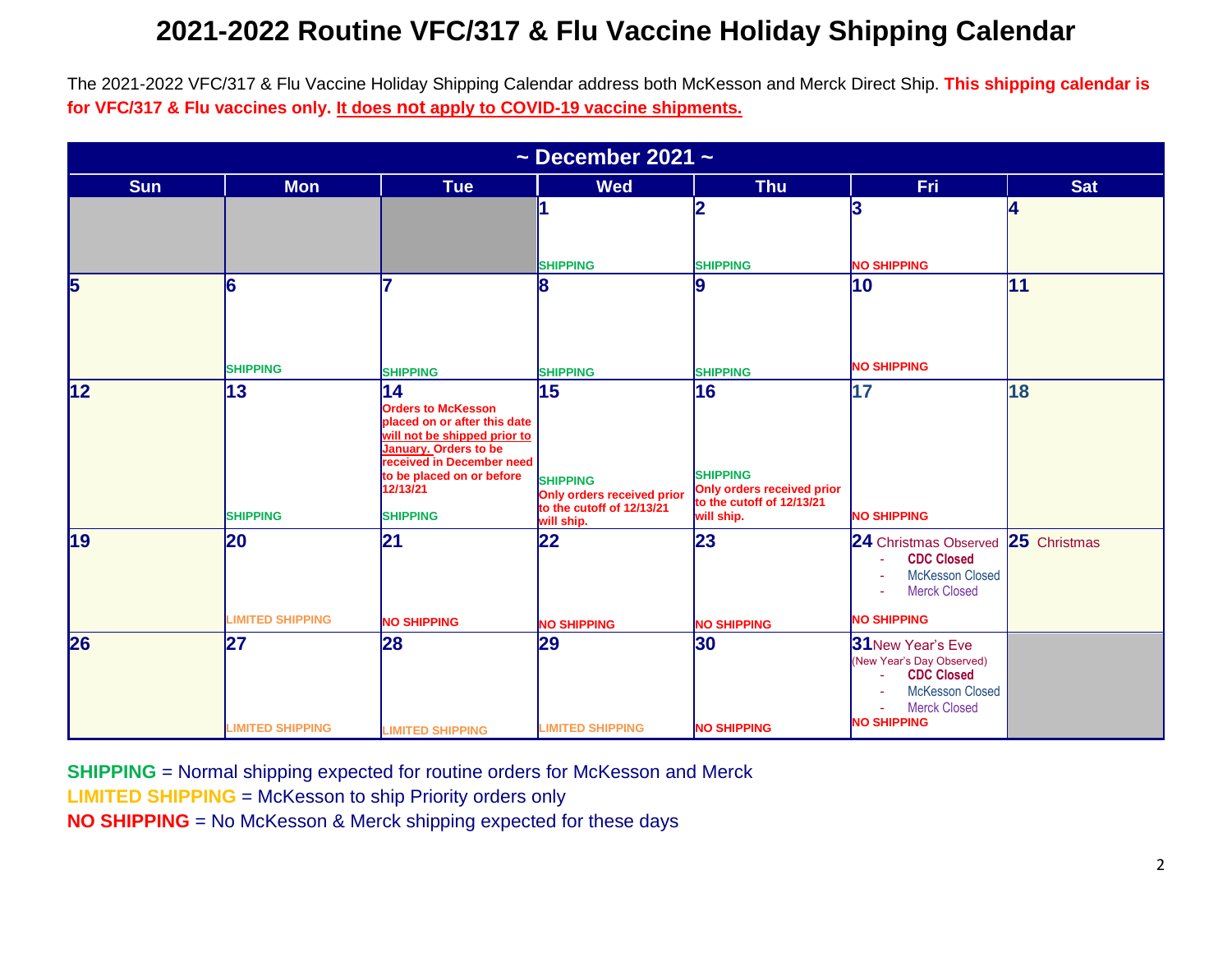The 2021-2022 VFC/317 & Flu Vaccine Holiday Shipping Calendar address both McKesson and Merck Direct Ship. **This shipping calendar is for VFC/317 & Flu vaccines only. It does not apply to COVID-19 vaccine shipments.** 

| $\sim$ January 2022 $\sim$ |                                                                                           |                       |                        |                       |                          |                  |
|----------------------------|-------------------------------------------------------------------------------------------|-----------------------|------------------------|-----------------------|--------------------------|------------------|
| <b>Sun</b>                 | <b>Mon</b>                                                                                | <b>Tue</b>            | <b>Wed</b>             | <b>Thu</b>            | Fri                      | Sat              |
|                            |                                                                                           |                       |                        |                       |                          | 1 New Year's Day |
| $\overline{\mathbf{2}}$    | 3                                                                                         | Ι4                    | 5                      | 6                     | 17                       | 8                |
|                            | <b>SHIPPING</b>                                                                           | <b>SHIPPING</b>       | <b>SHIPPING</b>        | <b>SHIPPING</b>       | <b>NO SHIPPING</b>       |                  |
| 9                          | 10<br><b>SHIPPING</b>                                                                     | 11<br><b>SHIPPING</b> | 12 <br><b>SHIPPING</b> | 13<br><b>SHIPPING</b> | 14<br><b>NO SHIPPING</b> | 15               |
| 16                         | 17 Martin Luther King<br><b>CDC Closed</b><br>÷.<br>McKesson Open<br>÷<br><b>SHIPPING</b> | 18<br><b>SHIPPING</b> | 19<br><b>SHIPPING</b>  | 20<br><b>SHIPPING</b> | 21<br><b>NO SHIPPING</b> | 22               |
| 23                         | 24 <br><b>SHIPPING</b>                                                                    | 25<br><b>SHIPPING</b> | 26<br><b>SHIPPING</b>  | 27<br><b>SHIPPING</b> | 28<br><b>NO SHIPPING</b> | 29               |
| 30                         | 31<br><b>SHIPPING</b>                                                                     |                       |                        |                       |                          |                  |

**SHIPPING** = Normal shipping expected for routine orders for McKesson and Merck

**LIMITED SHIPPING** = McKesson to ship Priority orders only

**NO SHIPPING** = No McKesson & Merck shipping expected for these days